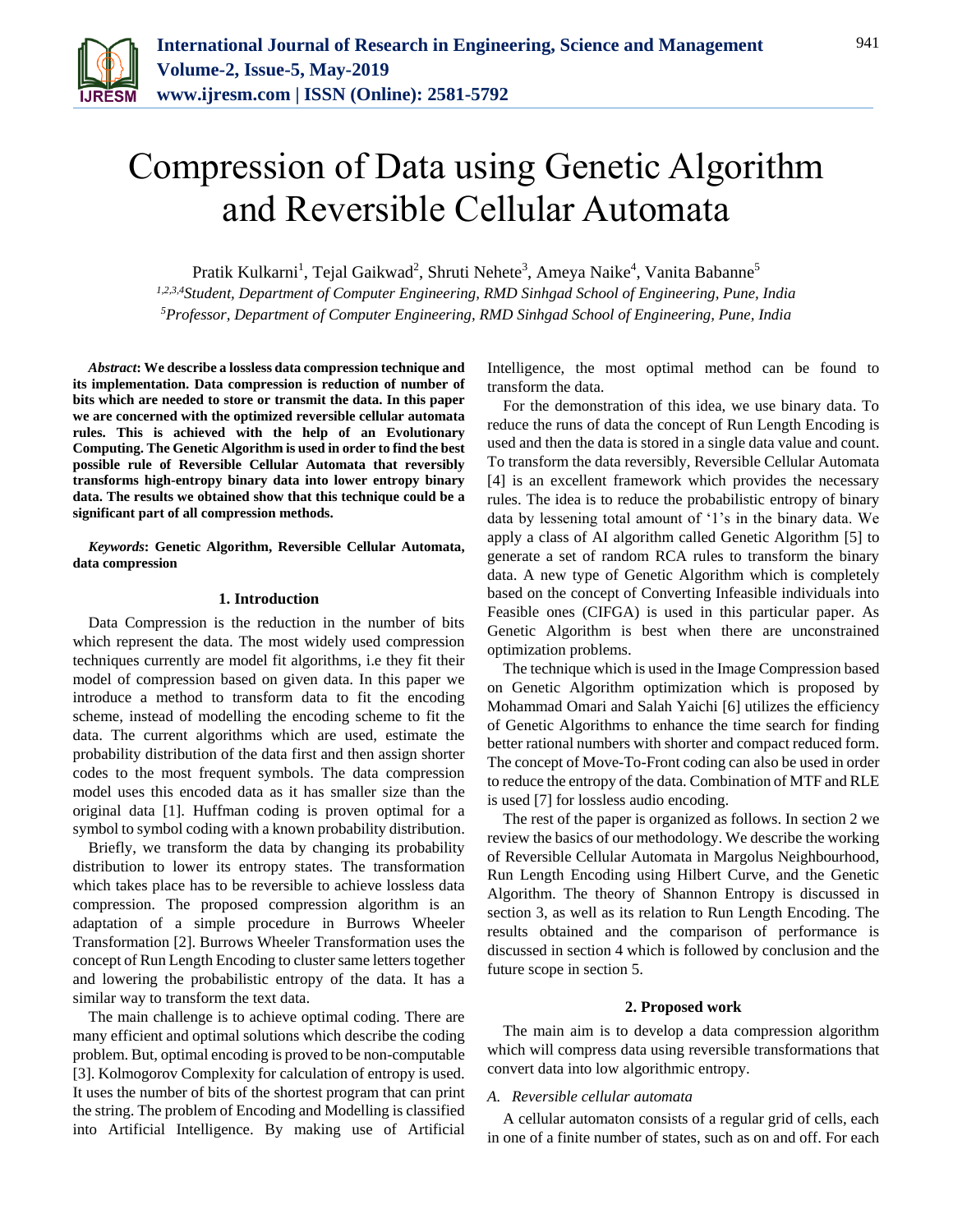

cell, a set of cells called its neighbourhood is defined relative to the specified cell. A new generation is created, according to some fixed rule that determines the new state of each cell in terms of the current state of the cell and the states of the cells in its neighbourhood. Binary data can be encoded as a grid of on and off cells, with '1' being a cell that is alive and '0' being a dead cell.

We make use of Margolus Neighbourhood in partitioned cellular automaton to transform this grid reversibly. The following figure demonstrates how rules in the Margolus Partitioning scheme affect grids of cells



Fig. 1. The Margolus neighborhood for a two-dimensional block cellular automaton. The partition of the cells alternates between the set of 2x2 blocks indicated by the solid blue lines, and the set of blocks indicated by the dashed red lines. The white cells are alive, and dead cells are indicated by black.

In Margolus neighborhood, each block consists of 4 cells, thus the transition function must have 4 inputs and 4 outputs. For binary cellular automata, this gives  $24 = 16$  possible input and output states. A block transition function must map every possible input tosome output. To be reversible, this mapping must be bijective, thus effectively being a transposition of 16 elements. State of the block can be encoded into one 4-bit binary number.



Fig. 2. Each unique partitioning block can be assigned a number from 0-15

Now any function can be written down as a list of 16 numbers in the range [0, 15]. For the rule to be reversible, then each number should occur exactly one time in the list.



Fig. 3. The rule [0,8,4,3,2,5,9,7,1,6,10,11,12,13,14,15] would apply the given transformations to each block in the margolus partitioning scheme



Fig. 4. The same rule [0,8,4,3,2,5,9,7,1,6,10,11,12,13,14,15] is applied twice to a grid. First, partitioned blocks with the dark grey border undergo transformation. Second, the blocks with the light grey border undergo transformation. It is to be noted that the grid is a torus, meaning all the corner cells make up a single block in the second partition.

Since all RCA rules are permutations of the original rule [0, 1, 2, 3, 4, 5, 6, 7, 8, 9, 10, 11, 12, 13, 14, 15] we can store

## *B. Binary run length encoding*

Run-length encoding (RLE) is a very simple form of lossless data compression which encodes the runs of each element in the data to be encoded. These runs are stored as a single data value and count, rather than as the original run. However for binary data, since we have to deal with only two elements, we only need to store the data of the first element, and then the runs for each consecutive element.

E.g The binary string '000001100111' can be encoded as ['0', 5, 2, 2, 3]. To decode, take 5 '0's, concatenate 2 '1's, 2 '0's, and finally 3 '1's. Each consecutive run refers to alternating elements in the string.

# *C. File I/O*

The input file is first read in binary mode. This is then split into 10x10 matrices, and each matrix is given to the Genetic Algorithm to optimize and compress

#### *D. Iterative genetic algorithm*

Genetic Algorithms are class of evolutionary AI algorithms that solve both constrained and unconstrained optimization problems.

Using a genetic algorithm, we first generate a set of random solutions and rank them based on their score on the fitness function. The fitness function applies the solution to the binary data, transforming it to see how well it has decreased its Shannon Entropy, and returns the score.



The top 2% of all solutions are then made to crossover with the top 2.5% of the same set of solutions. A small percentage of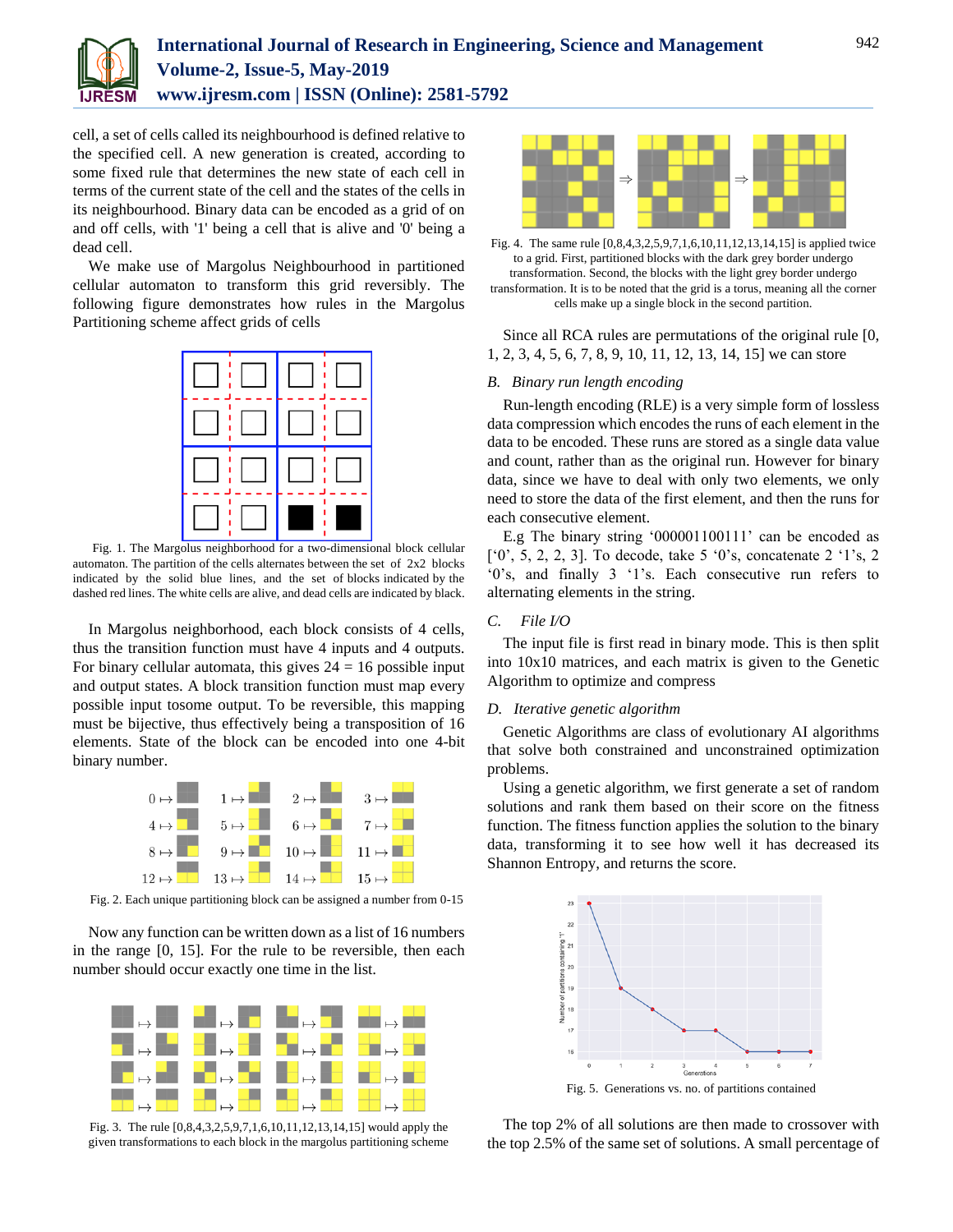

the set is mutated to preserve randomness in solutions. This is done repeatedly until a satisfactory amount of fitness is achieved; over successive generations, the set "evolves" toward an optimal solution. Fig. 6. Within 7 generations, the number of partitions that contain '1' gradually decreases to 16 in a 20x20 matrix.

The graph shows the selection of best fitting chromosome from set of generated chromosome. Genetic Algorithm are iterated until the "best fitting value" of the chromosome stabilize and does not change for the next generation, which means algorithm has converged to the solution.



Fig. 6. Generations vs. no. of cell alive

This crossover function inserts randomly selected parts of the parent chromosomes into the child chromosome and also ensures that the new generation of solutions have no repetition. Each set of parents produce two new children. This is done iteratively to consistently produce better optimized solutions.

## *E. System architecture*

Data compression modules keeps developing new technologies to compress and decompress various type of data. In this work we introduce a method for compressing the any kind of data using RCA rules along with run length encoding to compress the data using its algorithmic entropy using Genetic algorithm.



Fig. 7. System architecture

We will take file with any extension as input to system. After that we will convert the target file into binary. All the binary data will be transformed in data matrix. Then will apply RCA transformation on the data matrix to generate output with data

with low entropy. Then using Run length encoding to encode the transformed data and generate output file. Finally, will take the output file as input and reverse the process using the RCA rules to generate the output file.

### **3. Theory**

The Shannon entropy equation provides a way to estimate the average minimum number of bits needed to encode a string of symbols, based on the frequency of the symbols.

where  $P_{i}$  is the probability of a given symbol.

To decrease entropy, we reduce the amount of 1's in the binary data. The following scatter plot demonstrates how the size of Run Length Encoded data changes when the entropy of the binary data decreases:

Reducing the amount of 1's in the binary data reduces it's Shannon Entropy [11]. For each state i, there is a set of probabilities j and an entropy H for each state which is given by C.E. Shannon. It doesn't matter if we reduce 1's or 0's, the effect will be the same.

We have seen how lowering the Shannon entropy of binary data leads to better compression ratios. Finding the best cellular automata rule that decreases the amount of 1's is an optimization problem. This is particularly hard as the number of solutions, good or bad, that exist are 16! in number.

## **4. Datasets**

A total of 6 file are used in the data set. The data collected included file of any extension and type available in information technology. They ranged from 20 kb to 100 Mb, of which few file included enwik8, jpeg. Following Table gives the Size of the data set used.

| Table 1<br>Filetype and size |             |
|------------------------------|-------------|
| Sr. No File Type             | <b>Size</b> |
| 1 Jpeg                       | 5.00 MB     |
| $2$ mp $3$                   | 8.53 MB     |
| 3 pdf                        | 253 Kb      |
| 4 pptx                       | 61 Kb       |
| 5 enwik8                     | 100 Mb      |

#### **5. Results**

Table 2 File types and compression ratio

| File name              | File Type  | Size   | Compressed<br><b>Size</b> | Compressio<br>n Ratio |
|------------------------|------------|--------|---------------------------|-----------------------|
| enwik8.txt             | Text File  | 100 mb | 37.7 mb                   | 62.3%                 |
| IEEE Paper PDF<br>.pdf |            | 306 kb | 237 kb                    | 22.6%                 |
| generations.<br>png    | <b>PNG</b> | 94 kb  | 81 kb                     | 13.83%                |